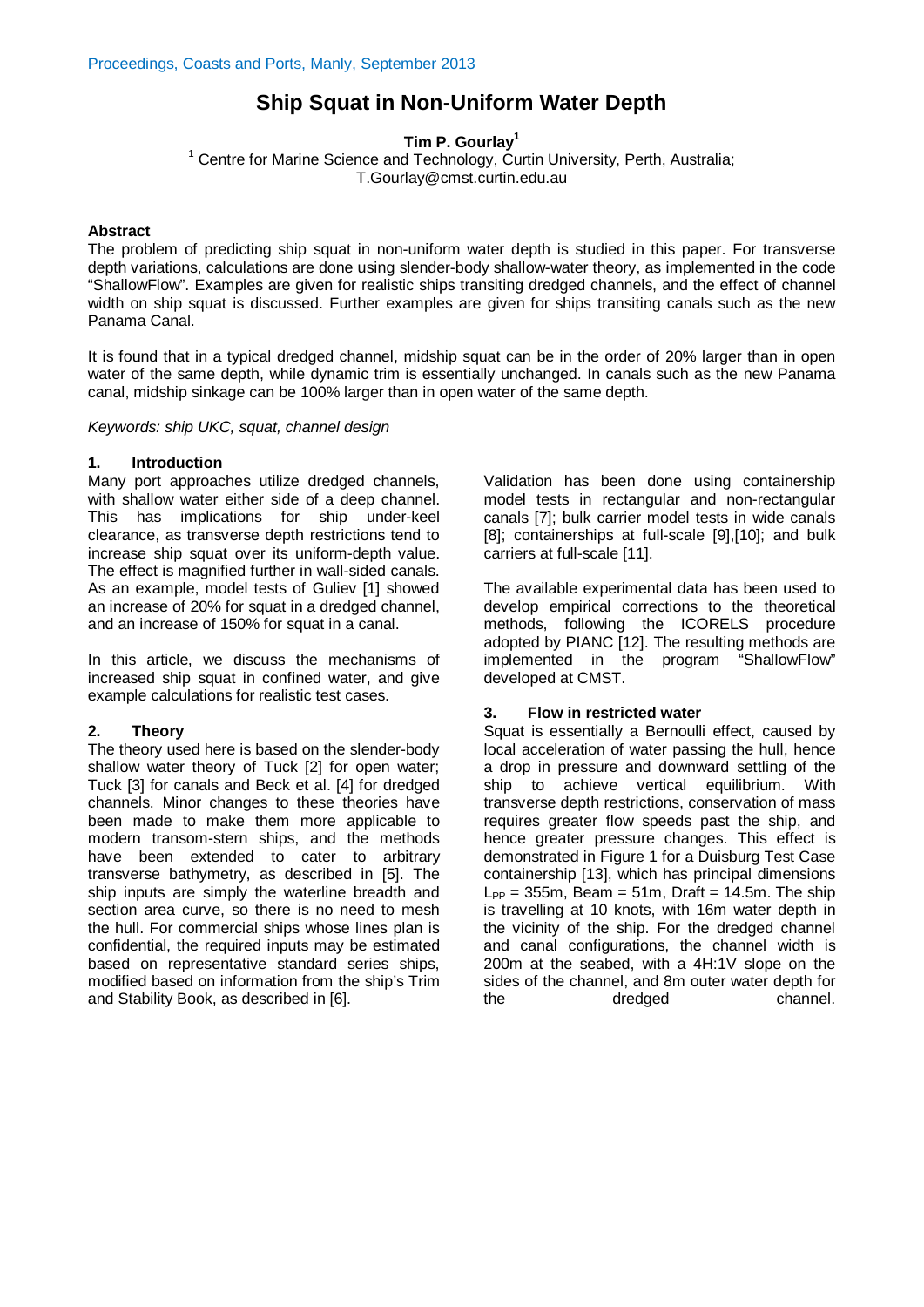

**Figure 1: Pressure above hydrostatic (Pascals) at midships for a Duisburg Test Case containership in three different transverse bathymetries (open water, dredged channel, and canal), drawn approximately to scale. Restricted water has the effect of increasing the hydrodynamic pressure changes, and hence the ship squat.**

#### **4. Dredged channels**

To illustrate the importance of channel parameters on ship squat, consider a bulk carrier travelling along the centreline of the dredged channel shown in Figure 2, which has a 4H:1V slope on the sides of the dredged channel. This slope is typical of channels dredged through surficial sandy seabeds in Western Australia [\[14\]](#page-3-13).

According to the theory, this situation is modelled as a step depth change from  $h$  to  $h_1$  at half-way along the slope on each side of the channel.

The effect of channel width W (to toe of slope) and outer depth  $h_1$  is shown in Table 1, for a Capesize bulk carrier with  $L_{PP} = 290$ m, Beam = 50m, Draft = 17.0m and a standard series 1704B hull shape with bulbous bow [\[15\]](#page-3-14). The depth in the channel (including tide) is  $h = 20.0$ m.

| W   | 170 <sub>m</sub> | 210 <sub>m</sub>  | 250 <sub>m</sub> | $\infty$          |
|-----|------------------|-------------------|------------------|-------------------|
| n,  |                  |                   |                  |                   |
| 8m  | 0.82m            | 0.80 <sub>m</sub> | 0.79m            | 0.73 <sub>m</sub> |
| 14m | 0.77m            | 0.76 <sub>m</sub> | 0.75m            | 0.73 <sub>m</sub> |

**Table 1: Bow sinkage for a Capesize bulk carrier in various dredged channel configurations**

For the most confined case ( $W = 170$ m,  $h_1 = 8$ m), the midship sinkage is 19% larger than in open water of the same depth, while the trim is approximately the same, so that the bow sinkage is 12% larger than in open water of the same depth.

Similar calculations are shown in Table 2, for a Panamax 1704B bulk carrier with  $L_{PP} = 174$ m, Beam =  $32.2m$ , Draft =  $12.0m$ , travelling at 10 knots in a dredged channel with depth 14.0m.

| W               | 100 <sub>m</sub>  | 150 <sub>m</sub>  | 200 <sub>m</sub>  | ∞     |
|-----------------|-------------------|-------------------|-------------------|-------|
| 6m              | 0.93 <sub>m</sub> | 0.88 <sub>m</sub> | 0.86 <sub>m</sub> | 0.82m |
| 10 <sub>m</sub> | 0.86 <sub>m</sub> | 0.84m             | 0.83 <sub>m</sub> | 0.82m |

**Table 2: Bow sinkage for a Panamax bulk carrier in various dredged channel configurations**

Again, the bow sinkage is larger in narrower dredged channels, or those with shallower water outside the channel. Note that the sinkages shown for the Panamax are greater than those of the Capesize because of the shallower water depth used for the Panamax example.



**Figure 2: Bulk carrier in a dredged channel**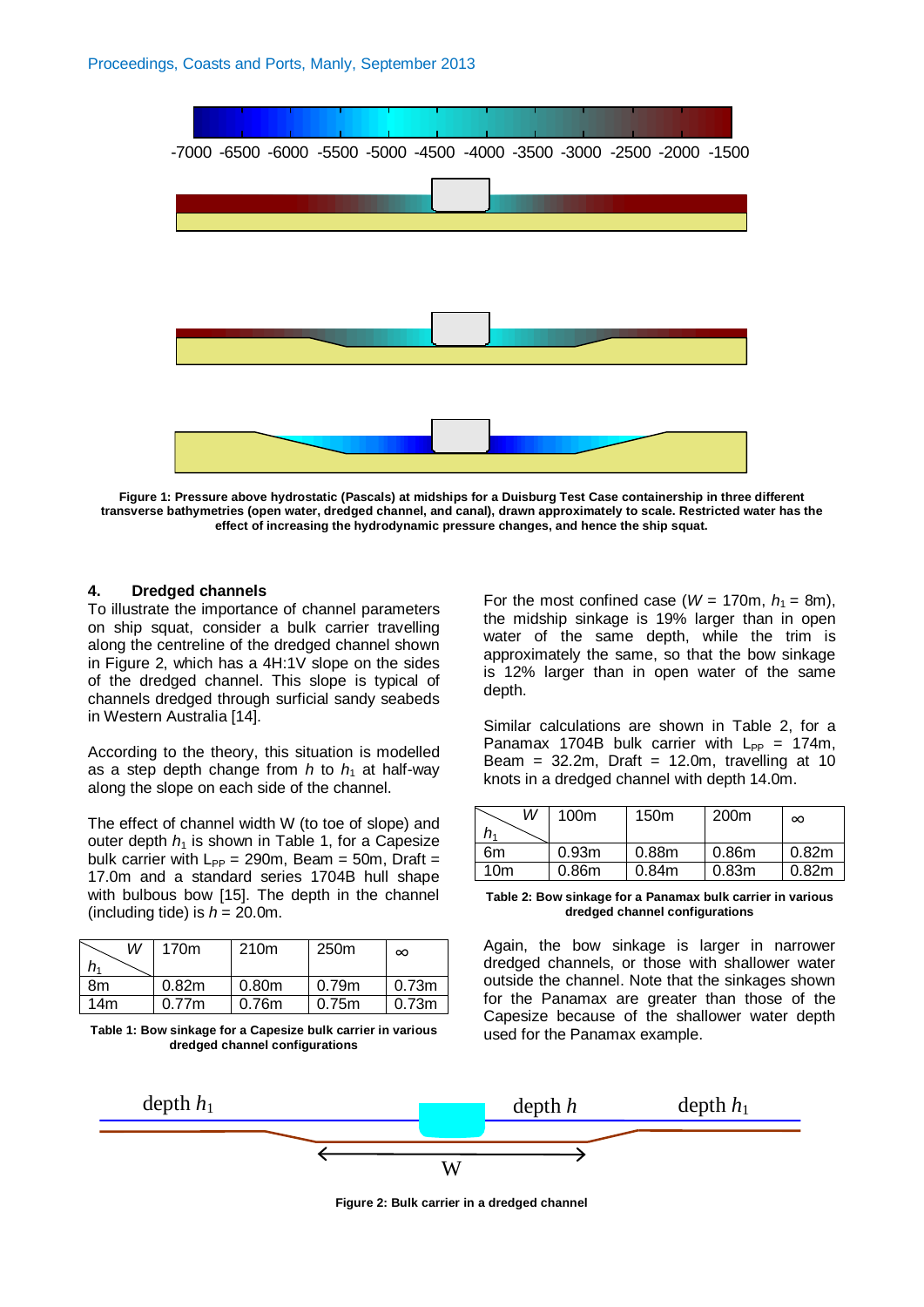#### **5. Ship canals**

"Canals" are defined as having finite lateral extent at the waterline. Having a restriction at the water surface, as well as a blockage underwater, considerably increases the ship squat as compared to open-water values. Various empirical methods are available for predicting squat in a canal, e.g. [\[16\]](#page-3-15)[,\[17\]](#page-3-16). Note that each of these empirical methods is valid for a limited range of ship types and channel dimensions, and care must be taken not to apply them outside their range of validity.

As an example of the canal effect on ship squat, let us consider a Duisburg Test Case containership [\[13\]](#page-3-12) travelling in an idealized version of the new Gaillard Cut, Panama Canal [\[18\]](#page-3-17). With dimensions  $L_{PP}$  = 355m, Beam = 51m, Draft = 14.5m, this standard series hull slightly exceeds the 49m beam limitation, but is fairly representative of a

New Panamax hull. A cross-section of the modelled ship and canal are shown in Figure 3, with the rock sides of the canal having a slope of 1H:1V.



**Figure 3: Duisburg Test Case containership in idealized Gaillard Cut, New Panama Canal, drawn approximately to scale**

This ship and channel configuration is modelled using the arbitrary canal cross-section method of [\[5,](#page-3-4)§8]. Using a water depth  $h = 16.0$ m and a ship speed of 10 knots, the hydrodynamic pressure is<br>shown in Figure 4 in Figure 4.



**Figure 4: Pressure above hydrostatic (Pascals) for a DTC containership travelling at 10 knots in the modelled Gaillard Cut**

In this case, the midship sinkage is calculated to be 1.04m, compared to 0.50m in open water of the same depth.

## **6. Off-centreline effects**

When a ship is moving away from the centreline of a channel or canal, its squat is slightly larger than when travelling on the centreline. Lataire et al. [\[19,](#page-3-18) Fig. 13) presented model test results for a VLCC in a canal of width 5 times the beam. It was found for the 10% static UKC case that bow sinkage was 6% larger when the ship was moving 20% of the canal width away from the centreline, and 10% larger when the ship was at 30% of the canal width away from the centreline.

If the ship is moving off the centreline in order to pass another ship, the effect of the passing ship can be substantial. Vantorre [\[20\]](#page-4-0)[,\[21\]](#page-4-1) conducted model tests on various types of ships passing in a wide canal, and found that maximum transient sinkage could be several times larger than the

steady state sinkage. Eloot et al. [\[21\]](#page-4-1) measured at full scale the sinkage of an Ultra-Large Container Ship (ULCS) passing another ULCS, showing a maximum transient sinkage 80% larger than the steady-state sinkage. Methods for predicting the transient squat of passing ships are described in [\[21\]](#page-4-1) using Reynolds-Averaged Navier Stokes equations, and in [\[22\]](#page-4-2) using slender-body shallowwater theory.

# **7. Longitudinal depth changes**

For steady flow, squat is inversely proportional to the water depth, so that 10% decrease in water depth will result in approximately 10% increase in squat, for the same ship at the same speed.

Several model test studies have been undertaken to investigate the squat of a ship moving over a shallow bank, where unsteady effects are important. Following the grounding of the MV Wellpark in 1977 on a shoaling sandbank, Ferguson et al. [\[23\]](#page-4-3) re-created the scenario at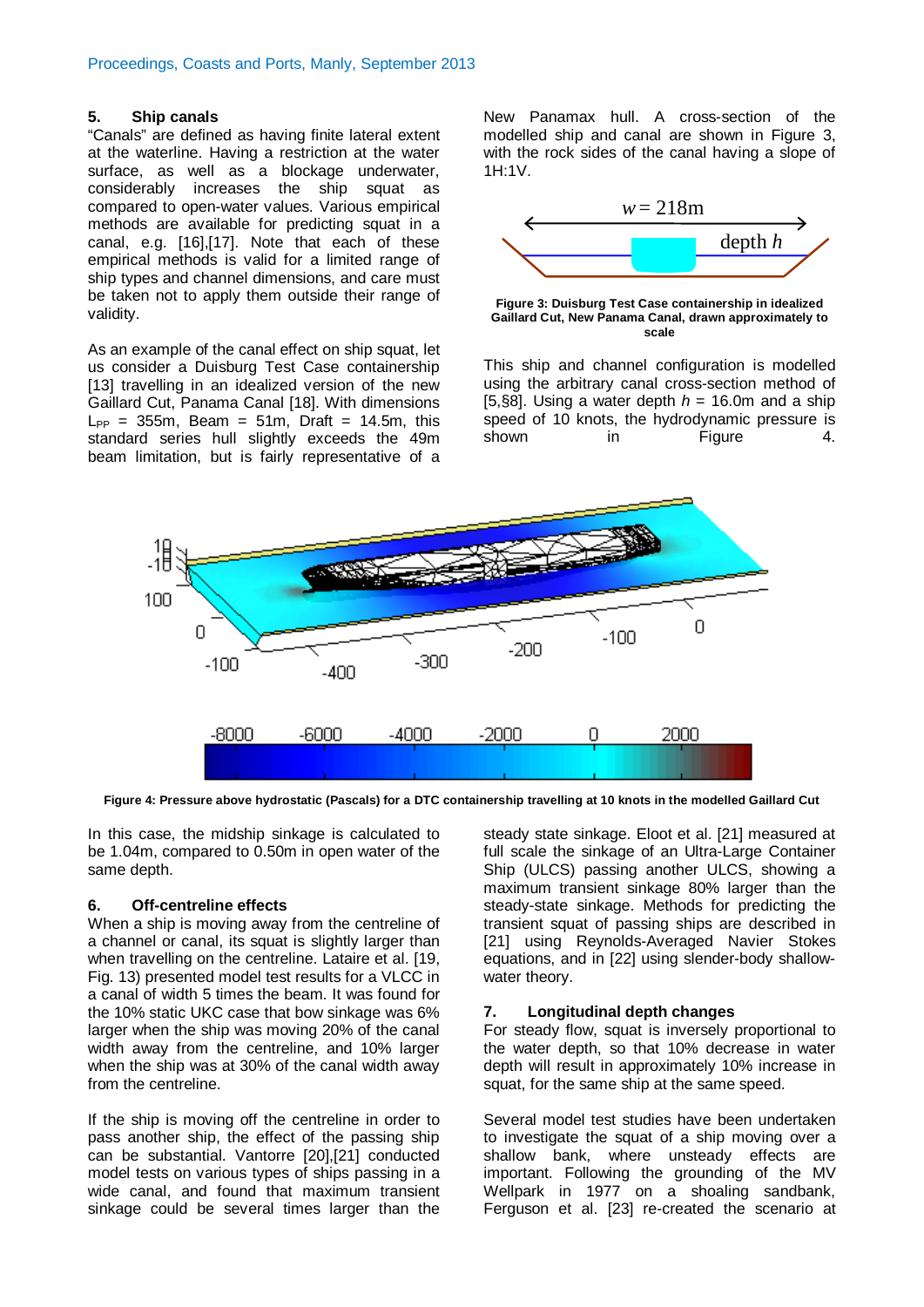## Proceedings, Coasts and Ports, Manly, September 2013

model scale and found that the bow sinkage slightly overshot the steady-state value as it reached the plateau of the bank. For different hull and bank configurations, Haatainen et al. [\[24\]](#page-4-4) found that the maximum sinkage when passing over a bank was similar to the steady-state value in that water depth. Similar results were reported by Duffiel[d \[25\]](#page-4-5)[,\[26\]](#page-4-6).

For longitudinal depth variations, the unsteady equations of motion are difficult to model numerically. In [\[27\]](#page-4-7) and [\[28\]](#page-4-8) it was found that the time-dependent slender-body shallow-water time-dependent equations could only be solved accurately for simplified hull shapes with a cusped bow and stern. For these simplified ships passing a rapid depth change to shallower water, the flow was such as to produce a bow-up trim moment whilst passing into the shallower water, so that at no time was the bow or stern more likely to ground than in the uniform shallow depth. For more gradual depth changes, the results were in close agreement with a "quasi-steady" approximation in which steadystate formulae are used by inputting the instantaneous water depth at midships.

Therefore present indications are that for longitudinally-shoaling channels with rapid or gradual depth changes, the maximum squat can be conservatively estimated using the shallowest water depth encountered as input to the constantdepth formulae.

## **8. Summary**

The problem of ship squat in non-uniform water depth has been addressed. For dredged channels, it has been found that the midship sinkage is in the order of 10-20% larger than in open water, while for canals the sinkage is much larger (e.g. 100%) than in open water. Examples have been given for a Capesize or Panamax bulk carrier in a dredged channel, and a containership in the new Panama Canal.

For longitudinal depth changes, a review has been made of previous experimental and theoretical work, which suggests that constant-depth formulae may in general be used as a conservative estimate of the transient sinkage.

## **9. Acknowledgement**

The author would like to acknowledge Grange Resources and the Albany Port Authority for providing access to information on dredged channel dimensions in Western Australian Ports. This information was developed and kindly supplied by BMT JFA Consultants.

## **10. References**

<span id="page-3-0"></span>[1] Guliev, U.M. (1971) On squat calculations for vessels going in shallow water and through channels, PIANC Bulletin, Vol. 1, No. 7, pp. 17-20.

<span id="page-3-1"></span>[2] Tuck, E.O. (1966) Shallow water flows past slender bodies, Journal of Fluid Mechanics, Vol. 26, pp. 81–95.

<span id="page-3-2"></span>[3] Tuck, E.O. (1967) Sinkage and trim in shallow water of finite width, Schiffstechnik, Vol. 14, pp. 92–94.

<span id="page-3-3"></span>[4] Beck, R.F., Newman, J.N. and Tuck, E.O. (1975) Hydrodynamic forces on ships in dredged channels, Journal of Ship Research, Vol. 19, No. 3, pp. 166–171.

<span id="page-3-4"></span>[5] Gourlay, T.P. (2008) Slender-body methods for predicting ship squat, Ocean Engineering, Vol. 35, No. 2, pp. 191–200.

<span id="page-3-5"></span>[6] Gourlay, T.P. (2011) A brief history of mathematical ship-squat prediction, focussing on the contributions of E.O. Tuck, Journal of Engineering Mathematics, Tuck Memorial Issue, Vol. 70, No. 1-3, pp. 5-16.

<span id="page-3-6"></span>[7] Gourlay, T.P. (2013) Duisburg Test Case containership squat prediction using ShallowFlow software, Proceedings of PreSquat Workshop on Numerical Ship Squat Prediction, Duisburg, September 2013.

<span id="page-3-7"></span>[8] Gourlay, T.P. (2006) Flow beneath a ship at small underkeel clearance, Journal of Ship Research, Vol. 50, No. 3, pp. 250-258.

<span id="page-3-8"></span>[9] Gourlay, T.P. and Klaka, K. (2007) Full-scale measurements of containership sinkage, trim and roll, Australian Naval Architect, Vol. 11, No. 2, pp. 30-36.

<span id="page-3-9"></span>[10] Gourlay, T.P. (2008) Dynamic draught of container ships in shallow water, International Journal of Maritime Engineering, Vol. 150, part A4, pp.43-56.

<span id="page-3-10"></span>[11] Gourlay, T.P. (2008) Validation of KeelClear software in Torres Strait, CMST Report 2008-05.

<span id="page-3-11"></span>[12] Permanent International Association of Navigation Congresses (1997) Approach channels: a guide for design, supplement to PIANC Bulletin 95, June 1997.

<span id="page-3-12"></span>[13] El Moctar, O., Shigunov, V. and Zorn, T. (2012) Duisburg Test Case: Post-panamax container ship for benchmarking, Schiffstechnik, Vol. 59, No. 3, pp. 50–64.

<span id="page-3-13"></span>[14] BMT JFA (2010) Southdown Magnetite Project – Review of dredge batter slopes, Document Ref: Tn-86-5, prepared by BMT JFA Consultants for Grange Resources / Albany Port Authority, November 2010.

<span id="page-3-14"></span>[15] Yokoo, K. (1966) Systematic series model tests in Japan concerning the propulsive performance of full ship forms, Japan Shipbuilding and Marine Engineering, May 1966, pp. 13–22.

<span id="page-3-15"></span>[16] Eryuzlu, N.E., Cao, Y.L., D'Agnolo, F. (1994) Underkeel requirements for large vessels in shallow waterways, Proceedings, 28<sup>th</sup> International Navigational Congress PIANC, Paper S II-2, pp. 17–25.

<span id="page-3-16"></span>[17] Huuska, O. (1976) On the evaluation of underkeel clearances in Finnish waterways, Helsinki University of Technology Ship Hydrodynamics Laboratory, Otaniemi, Report No. 9.

<span id="page-3-17"></span>[18] Panama Canal Expansion Environmental Impact Statement, www.pancanal.com

<span id="page-3-18"></span>[19] Lataire, E., Vantorre, M., Delefortrie, G. (2012) A prediction method for squat in restricted and unrestricted rectangular fairways, Ocean Engineering, Vol. 55, pp. 71–80.